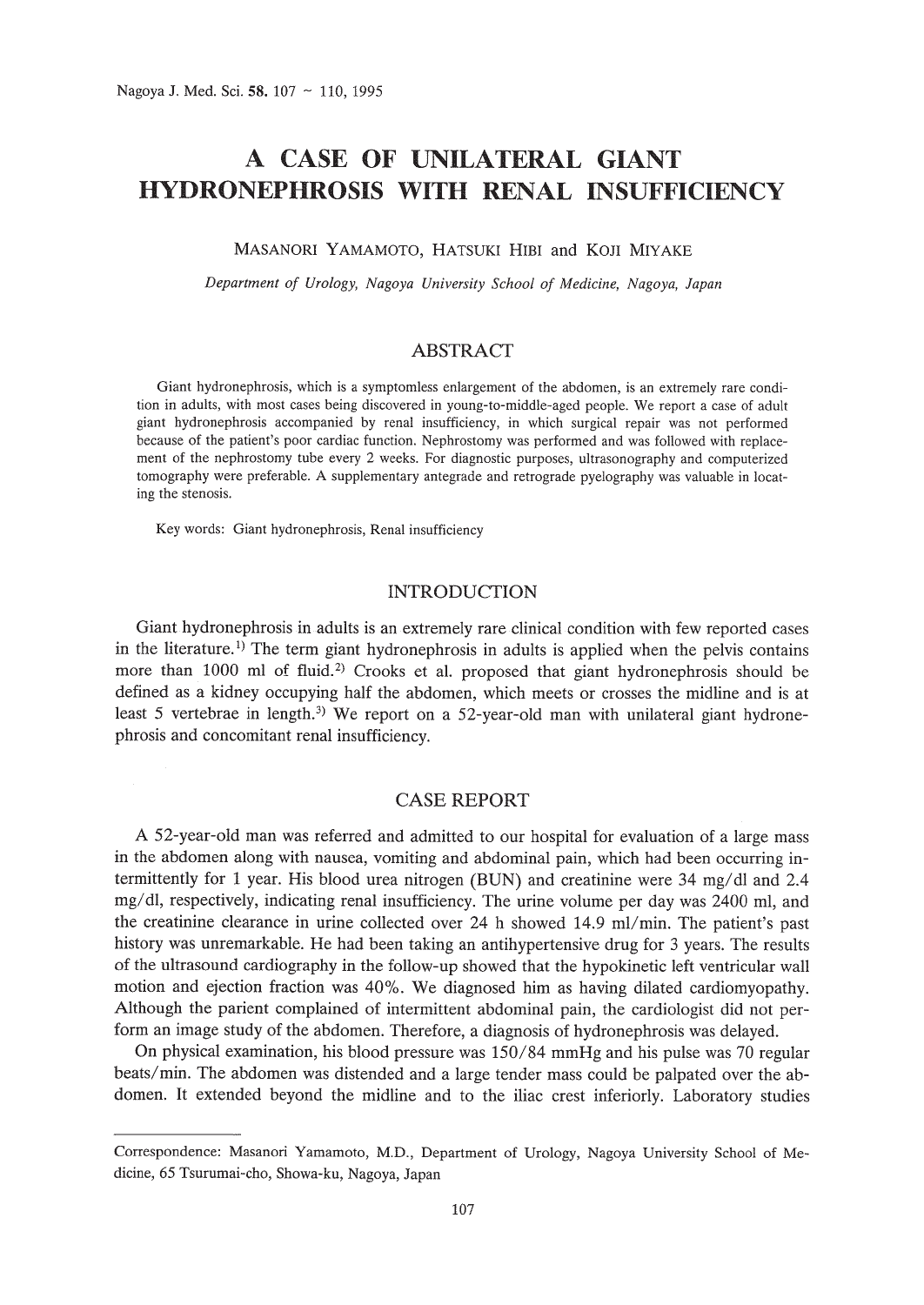disclosed the following: hematocrit at  $36.7\%$ ; RBC:  $398 \times 10^4$ ; WBC: 6800; platelets:  $270,000$ ; normal prothrombin, partial thromboplastin, and bleeding times; Na: 140 mEq/l; K: 4.1 mEq/l; CI: 103 mEq/l; and Ca: 9.1 mg/dl. Results of the liver function tests were normal. Urinalysis showed RBC: plenty/HPF; and WBC: 2-3/HPF. An abdomen radiography showed displacement of the stomach and intestine to the right side. Abdominal ultrasonography revealed a giant cystic mass. A computerized tomography scan disclosed a huge left hydronephrosis occupying most of the abdominal cavity (Fig. 1); the size and contour of the right kidney were normal. An intravenous pyelography was not performed because of the elevated creatinine. Thereafter, an ultrasound-guided left percutaneous nephrostomy was performed; approximately 3500 ml of clear urine was obtained. The nephrostogram suggested the possibility of hydronephrosis due to an obstruction of the ureteropelvic junction (Fig. 2). The patient did not, however agree to undergo a retrograde pyelography. The total renal function as evidenced by stable elevated serum creatinine did not improve 1 month after the nephrostomy. Daily urine output from the nephrostomy was almost 500 ml, but the creatinine clearance in urine from the left kidney was less than 10 ml/min. On the basis of least recoverability of the left renal function, we proposed a left nephrectomy. However, as the patient refused this procedure because of his poor cardiac function (ejection fraction: 40%), a course of replacement of the nephrostomy tube every 2 weeks at an outpatient clinic was chosen.



Fig. 1. cr scan shows giant hydronephrosis with the left hydronephrotic sac occupying the entire abdomen. Size and contour of the right kidney are normal.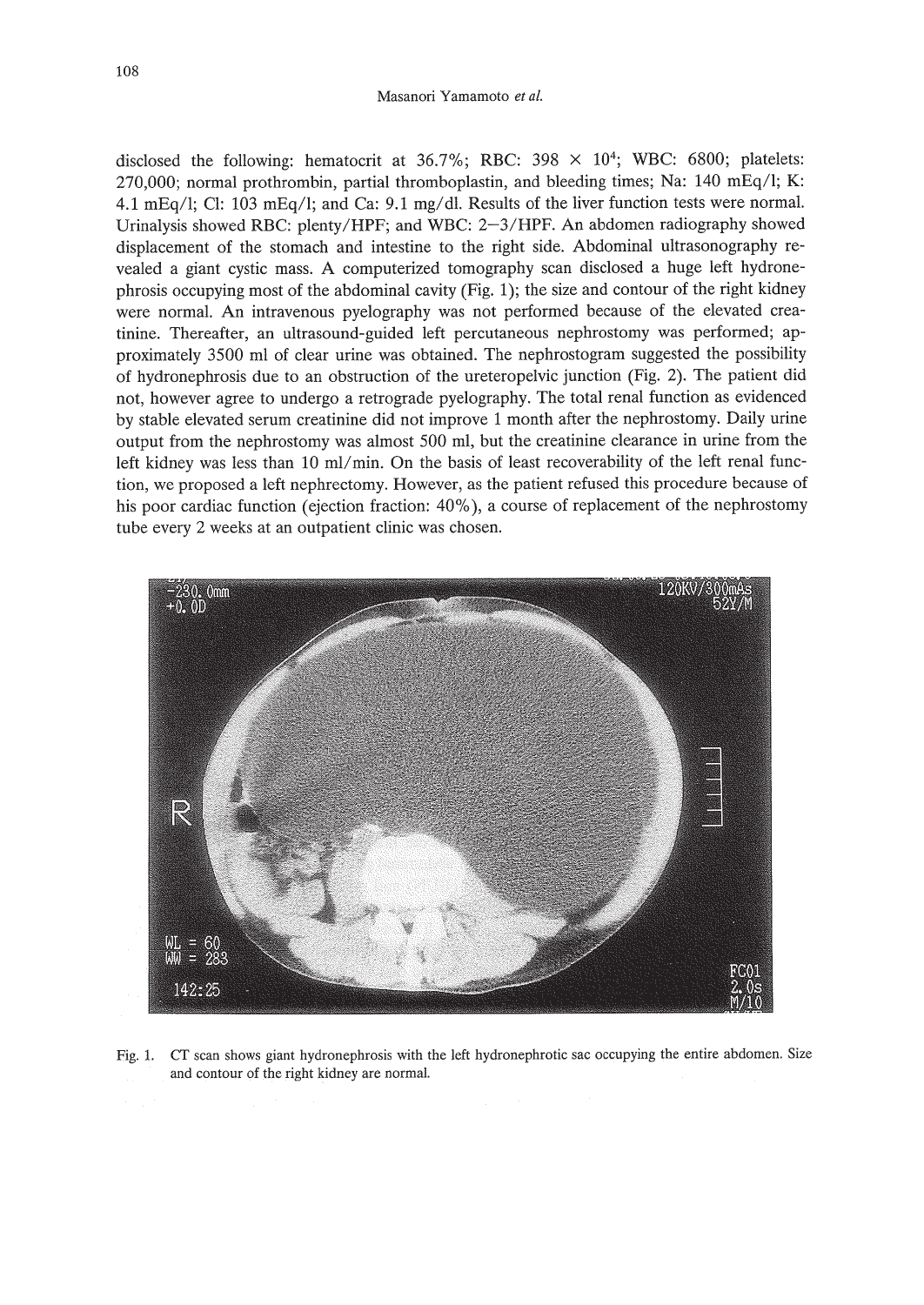#### GIANT HYDRONEPHROSIS



Fig. 2. Nephrostogram after decompression of giant hydronephrosis reveals complete obstruction of the ureteropelvic junction.

### DISCUSSION

The true incidence of giant hydronephrosis is difficult to estimate since incorrect diagnosis is often made. There have been approximately 100 cases reported in the medical literature since Heitz-Boyer's first report;<sup>4)</sup> most of them have been found in children. However, giant hydronephrosis in adult cases is seldom reported. It is found more often in males than in females and more often on the left side than on the right side.<sup>1)</sup>

Giant hydronephrosis usually has a capacity of 2 to 9 liters of urine. The most serious case of hydronephrosis (115 liters) was reported by Dennehy in 1953,<sup>6)</sup> and in recent years, Tombari et al. in  $1968$ <sup>5)</sup> reported a case with a capacity of 52 liters. Both of them were found in children. Hydronephrosis is usually congenital in nature, often caused by stenosis of the ureteropelvic junction, ureter atresia, or aberrant vessels.<sup>1)</sup> The cause of hydronephrosis in our present case was considered to be congenital obstruction of the ureteropelvic junction.